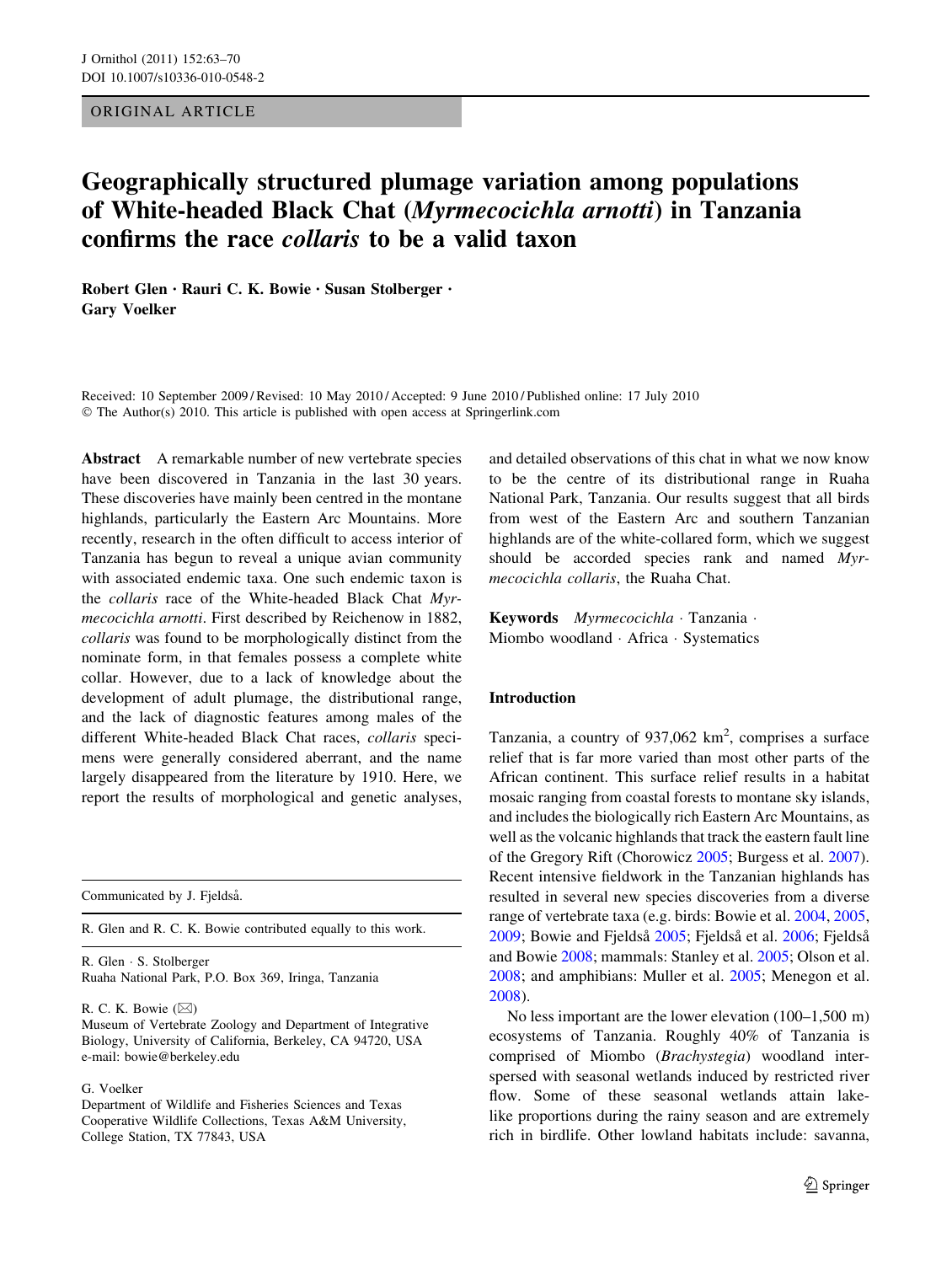open grassland, riverine thickets, swamps and forest. Due to elevational relief and extensive periods of rain, many lower elevation ecosystems are difficult to access and this inaccessibility has left vast portions of Tanzania comparatively under-studied. The limited exploration of this lowland habitat patchwork that has taken place has revealed a suit of associated range-restricted, and hence little known, species including: the Kilombero Weaver Ploceus burneiri, Olive-headed Weaver Ploceus olivaceiceps, Rufous-tailed Weaver Histurgops ruficaudus, Whitewinged Babbling Starling Neocichla gutturalis and the recently described Red-billed Hornbill Tockus ruahae (Kemp and Delport [2002;](#page-7-0) Sinclar and Ryan [2003](#page-7-0); see also Glen et al. [2005](#page-7-0)).

The patchwork nature of habitats has also resulted in common African species being less well-studied in Tanzania. One of these species is the White-headed Black Chat Myrmecocichla arnotti. This species is common in central Africa and its distributional range is well documented (Keith et al. [1992;](#page-7-0) Collar [2005\)](#page-7-0). However, given the patchwork nature of suitable habitat for this species in the interior of Tanzania, little detailed attention has been paid to the marked plumage variation in the populations in south-central Tanzania. This variation is only apparent in female birds, where birds distributed to the west of the Eastern Arc Mountain massif differ markedly in plumage from those birds to the east of the massif. In this publication, we describe the dramatic difference in plumage pattern among populations of *M. arnotti* in Tanzania and, together with molecular DNA sequence data, suggest that M. arnotti in Tanzania represents two different and incompatible species.

#### Methods

During our bird survey expedition of October 2002 to the Isunkaviola Hills in the extreme west of Ruaha National Park at 07°48'S, 33°52'E (1,677 m asl) Susan Stolberger noticed a dramatic difference in the females of the Whiteheaded Black Chat in this area, in comparison to nominate M. arnotti. To document this variation, one adult female and two sub-adult females were collected and study skins prepared. In addition, one sample was taken from a population 200 km west of Ruaha at Inyonga (06°48'S, 32°25'E). These specimens are deposited at the Natural History Museum, Tring. Specimens were also examined from the following institutions: Museum of Natural History, Tring (BMNH), Zoological Museum, University of Copenhagen (ZMUC), Field Museum of Natural History (FMNH), American Museum of Natural History (AMNH), Barrick Museum (MBM) and Carnegie Museum of Natural History.

Morphological methods

Vernier calipers were used to take all measurements, which included the length of the exposed culmen (from the bill tip to the base of the exposed bill on the skull), flattened wingchord and tail-length (from the insertion point on the pygostyle to the tip of the longest feather).

## Molecular methods

DNA was extracted from tissues using the DNeasy isolation kit (Qiagen, Valencia, California) following the manufacture's animal tissue protocol, but with an overnight proteinase K digestion at  $55^{\circ}$ C. The NADH subunit 2 gene (ND2) was PCR-amplified using primers L5204 (TAA CTAAGCTATCGGGCGCAT) and H6312 (CTTATTTAA GGCTTTGAAGGCC) under standard conditions. PCR products were electrophoresed on 1% agarose gels, stained with ethibium bromide and visualised under UV light. Amplicons of the appropriate length were cut out of the gel and purified. The purified product was cycle-sequenced using Big Dye terminator chemistry (Applied Biosystems) and run on an AB3100 automated DNA sequencer (Applied Biosystems). Sequences were obtained from both strands of DNA for all individuals. All sequences were checked using the program Sequencher 4.7 (Gene Codes) and aligned to the chicken (Gallus gallus) mitochondrial DNA sequence to test for the presence of any insertions, deletions or stop codons. Sequences have been submitted to GenBank under accession number: HM595023-595027.

This sample was added to a dataset consisting of other Myrmecocichla arnotti samples, Myrmecocichla formicivora, and a suite of close relatives from the genera Oenanthe, Cercomela and Thamnolaea (Outlaw et al. [2010](#page-7-0); Voelker and Bowie, unpublished data). Analyses of individual sequences were performed using maximum likelihood (ML) in PAUP\*4.0b10 (Swofford [2002\)](#page-7-0). We initiated ML searches from an initial neighbour-joining starting tree using the GTR  $+ I + \Gamma$  model of sequence evolution. This analysis was allowed to run to completion. MRBAYES (Huelsenbeck and Ronquist [2001\)](#page-7-0) was used to assess nodal support. Four separate runs of 2 million generations, each consisting of four Markov chain Monte Carlo (MCMC) chains were conducted. These analyses were initiated from random trees, and the resulting trees were sampled every 100 generations, resulting in 20,000 trees per run. The first 500,000 generations (5,000 trees) from each analysis were removed as the burn-in. The remaining 60,000 trees were combined in PAUP\* (Swofford [2002](#page-7-0)) and a 50% majority rule consensus tree was generated. Huelsenbeck and Ronquist [\(2001](#page-7-0)) suggest that any node possessing a posterior probability value of 95% or greater is well supported and we use that standard here.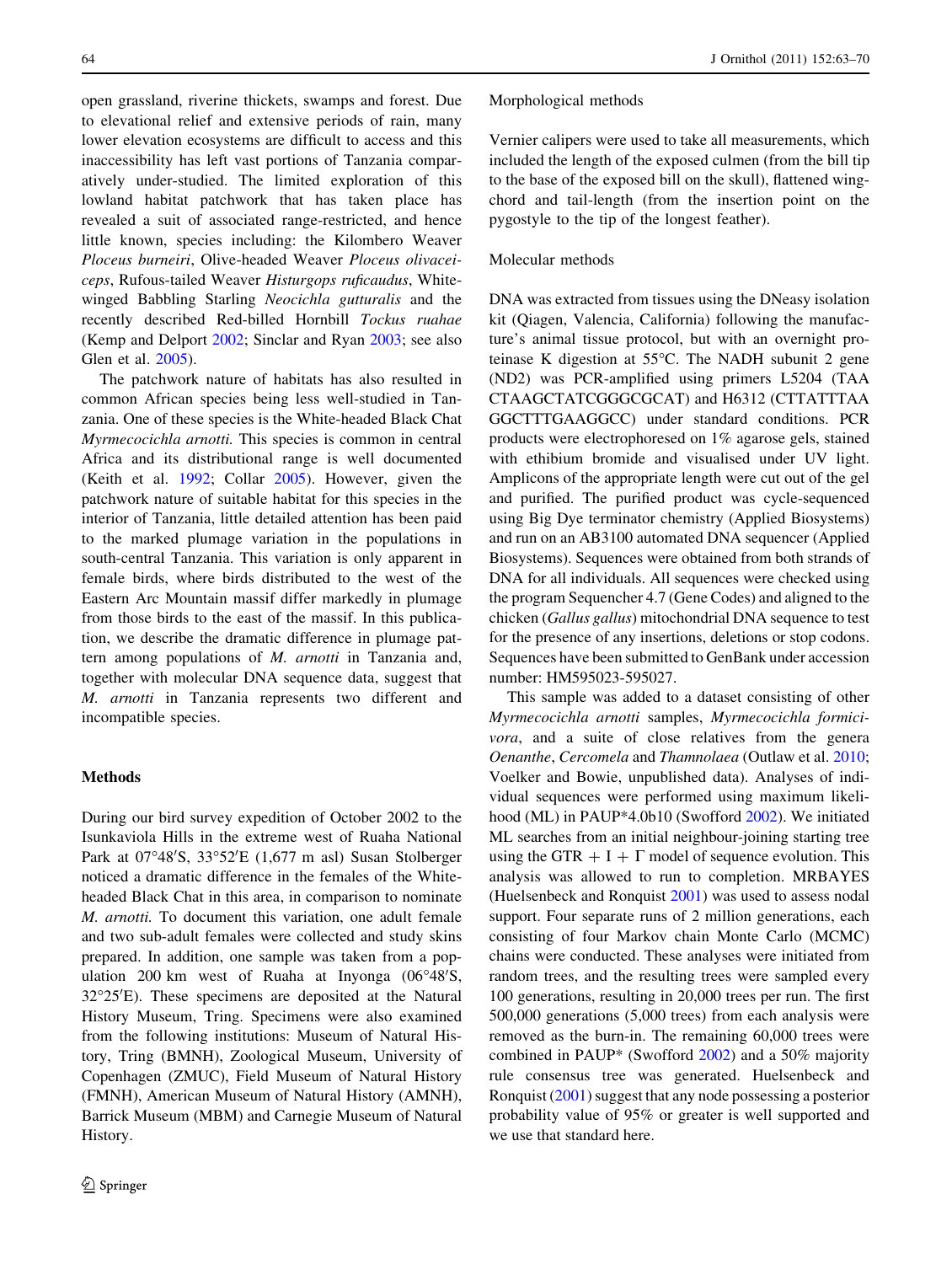#### <span id="page-2-0"></span>Results and discussion

Geographical variation in morphology and song

In the female of  $M$ . *arnotti* the white of the upper breast extends to the throat and chin, while the head and neck are black. The cheeks are predominantly black but may have some diffuse white feathers. Based on our field observations of females, the white of the upper breast and throat extends over the cheeks (which can have some diffuse black feathers) and in adult females forms a complete white collar (Fig. 1). The black of the top of the head extends from the bill above the eye to the occiput.

Newly emerged young in our study area of centralwestern Tanzania are brownish-black and soon attain white wing-panels (Fig. 1). Males initially develop a white supercilium, a subsequent moult shortly after results in the formation of a distinctive white cap, like nominate M. *arnotti*. Females develop a white upper breast and throat, cheeks and the start of a collar as sub-adults. In this first plumage the white has a slight brownish tinge with some darker flecks. The black of the head extends down the back of the neck to join the mantle. Only at the end of the first moult to adult plumage does the complete white collar



Fig. 1 Plumage stages of Myrmecocichla collaris: top left adult female, top right adult male, centre left sub-adult female, centre right sub-adult male, bottom left juvenile bird (identical for both sexes). Painting by Susan Stolberger

form and all breast, collar and most cheek areas become white (see Fig. 1).

This variation in plumage had been noted as early as 1880 when Fischer and Reichenow [\(1880](#page-7-0)) described Myrmecocichla leucolaema as having a white underthroat (chin) with the lower parts and sides of the head (ear coverts) also being white and hence different from all other species of Myrmecocichla known at the time. In their description, they designate the Nguru Mountains, which are part of the Eastern Arc Mountains in Tanzania, as the type locality. Unfortunately, Fischer and Reichenow [\(1880](#page-7-0)) did not designate a holotype, thus making it impossible to examine the exact specimen they describe. The description of leucolaema focuses on the diagnosis of white cheeks and makes no mention of a white collar. Given that our examination of specimens of *arnotti* indicate that white cheeks may not be a diagnostic character due to individual variation, we are unable to confidently diagnose leucolaema. Further, the Nguru Mountains are within a region where very little Miombo woodland occurs today. Instead, the region is mostly humid forest, with semideciduous forest on the western and northern slopes. Lastly, based on our observations, the Nguru Mountains are most likely encompassed by the range of the nominate race arnotti. However, we know from observing birds throughout the duration of their breeding cycle that sub-adult females of western Tanzania birds only have a partial collar which then fully develops in their second year (Fig. 1). Thus, it is also possible that Fischer and Reichenow's ([1880\)](#page-7-0) description of leucolaema is referring to a sub-adult female collaris (see below).

Two years later, Reichenow [\(1882](#page-7-0)) described Myrmecocichla nigra var. collaris (he considered M. nigra and M. arnotii to be conspecific). Neunzig [\(1926](#page-7-0)) provides additional details and is thus the most complete description of the form collaris. Neunzig notes that this taxon differs from leucolaema by females having a complete white collar that stretches behind the white ear coverts further extending the white coloration of the chin and throat; both forms have white cheeks. The type locality for *collaris* is listed as Kakoma, and Neunzig ([1926\)](#page-7-0) assigned the holotype as: Museum für Naturkunde Berlin Cat No. 27329, female, which we were able to confirm still exists (Fig. [2](#page-3-0)). Neunzig further noted that, where white-collared birds were collected, female birds without the white collar were absent. In summary, we note that females of both the forms *leucola*ema and collaris have predominantly white cheeks but only collaris has a complete white collar. Males of the two forms appear to be identical, and do not differ in plumage from the nominate race arnotti. The type locality Kakoma is close to where we collected birds in Ruaha National Park, and the descriptions separating leucolaema from collaris appear to match our observations of plumage variation.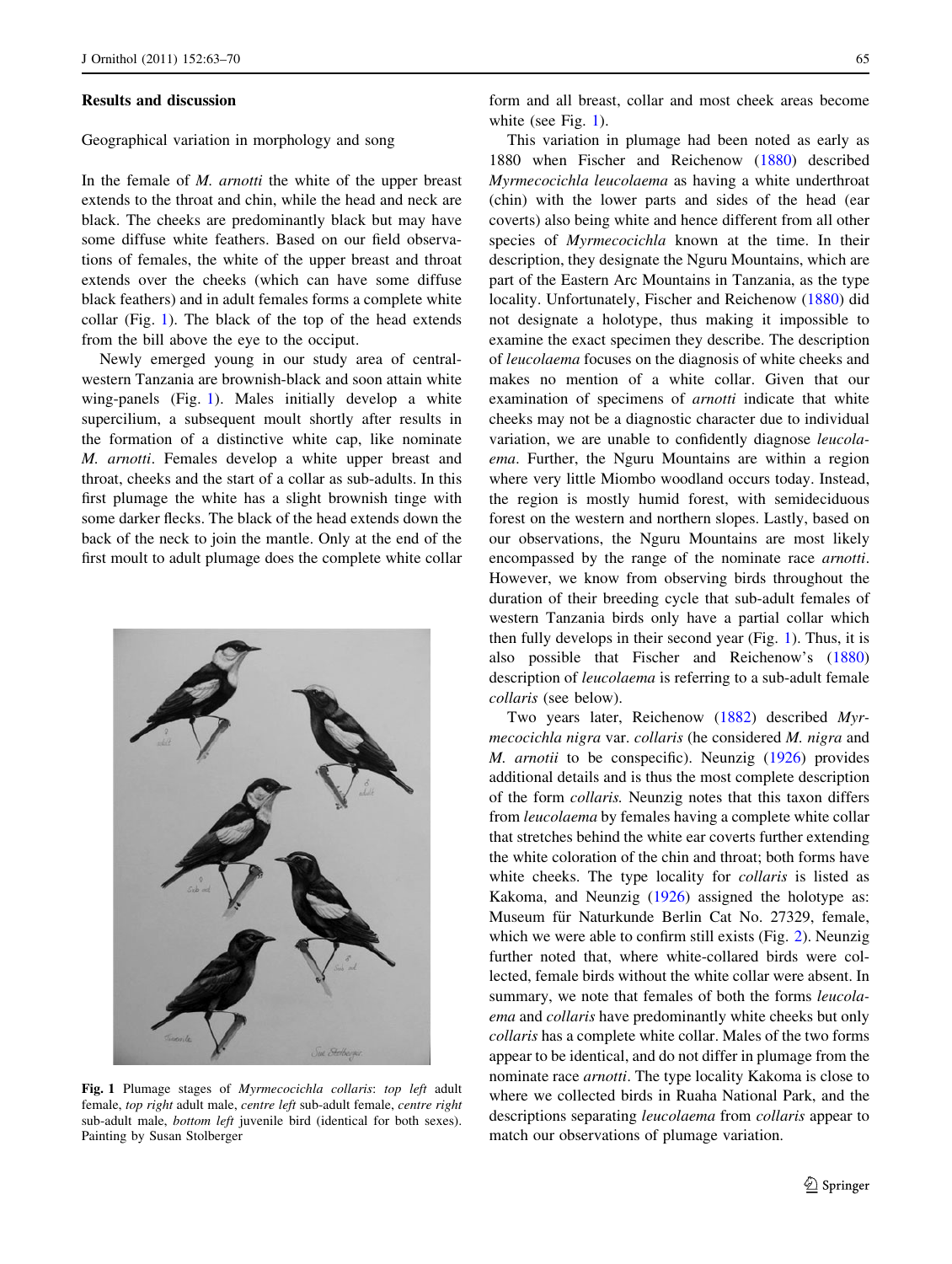<span id="page-3-0"></span>

Fig. 2 Type of Myrmecocichla collaris housed in the Museum für Naturkunde, Berlin (Cat. No. 27329, adult female). The photographs were taken by Hwa Ja Götz

Since the publication of Neunzig's ([1926](#page-7-0)) paper on Myrmecocichla nigra and arnotti, scattered observations and collections have been made of the white-collared form. Surprisingly, in all cases, the conjecture has been that white-cheeked/collared birds were aberrant specimens. For example, eight specimens in the British Museum of Natural History at Tring, were observed to have white cheeks [91.6.25.1.(19.1), 1934.10.19.-55 (19.1), 1909.12.31.167. (19.1), 1947.5.29 (19), 1945.34-210 (19), 1939.5.9-18 (20), 99.3.1.92 (20), 1931.12 0.21.64 (20)]. None of these specimens had complete white collars, and, interestingly, label dates indicate that they were probably sub-adult birds taken when full plumage characteristics of collaris would not have been complete. All eight specimens were collected in south-central Tanzania, northern Zambia, and the Albertine Rift, and therefore agree with our findings of this western variation. Other interesting examples are the collection of a white-collared bird from Kagera, in the Kivu Region (AMNH 582811) of the Albertine Rift, as well as a specimen collected more recently from Lwiro, Southern Kivu Province, Democratic Republic of the Congo (FMNH 438821).

In all these instances, the variation in plumage characters were regarded as aberrant forms of nominate arnotti, probably as a consequence of white-collared forms only having been collected from the periphery of their presently known range (defined in this study; see Fig. [3](#page-4-0) and below). In addition, all the early publications were in German (Fischer and Reichenow [1880](#page-7-0); Reichenow [1882;](#page-7-0) Neunzig [1926](#page-7-0)), whereas the publication by Ogilvie-Grant ([1908\)](#page-7-0) was in English, and he considered the forms leucolaema and collaris to be synonyms of the nominate arnotti. As a consequence, both leucolaema and collaris have effectively disappeared from the modern ornithological literature. For example, there is no mention of these races in the Birds of Africa compendium (Keith et al. [1992\)](#page-7-0) and they are only briefly mentioned in the generally extensive Handbook of the Birds of the World (Collar [2005](#page-7-0)); neither work makes mention of birds with white cheeks or white collars. Interestingly, in Macworth-Praed and Grant [\(1952](#page-7-0)), D.M. Henry illustrated the female M. arnotti arnotti with pure white cheeks. This suggests to us that he may unknowingly have used material from south-central Tanzania rather than nominate *arnotti* from east of the Eastern Arc divide (Figs [1](#page-2-0) and [3\)](#page-4-0).

The females have a loud piercing territory call but seldom sing a harmonious tune. This is in contrast to the males who will sing for hours, as an apparent form of courtship display or territorial defence. A playback experiment of nominate *arnotti* calls to several male *col*laris in Katavi National Park from as close as 15 m elicited no response. In contrast, playback of like calls elicited a rapid approach to the speaker (K. Hustler, unpublished data). Based on our detailed observations in southwestern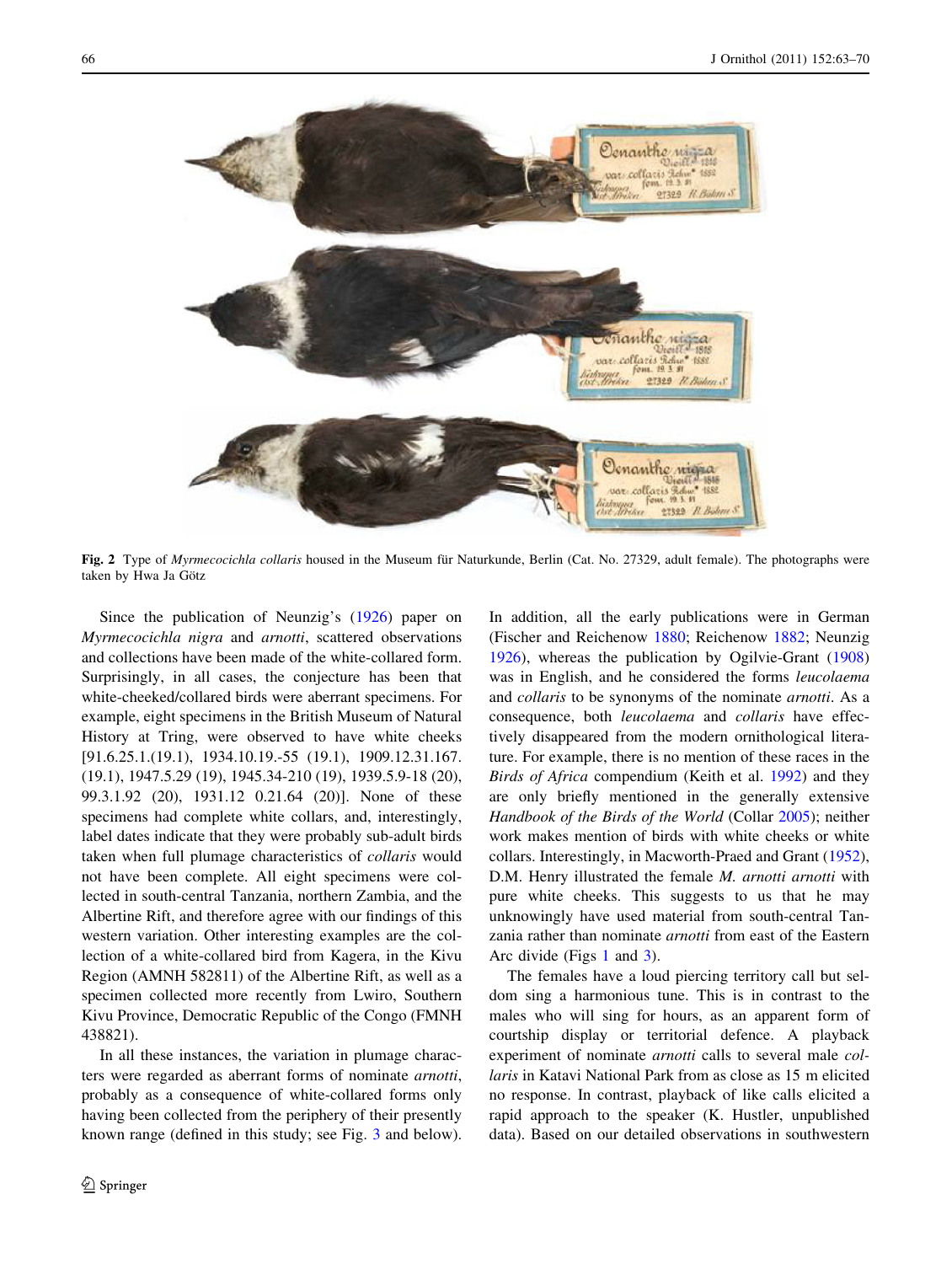<span id="page-4-0"></span>Fig. 3 The distribution of Myrmecocichla arnotti to the east of the Eastern Arc Mountains and southern highlands (purple shading) and  $M$ . collaris to the west: 412 localities from 734 records. Note that the *dots* in each  $0.5 \times 0.5$  grid cell correspond to the months in which observations were made for records from a particular grid cell, rather than an exact locality within the grid cell; see legend for further detail. The distribution of  $M$ . arnotti in the east and *M. collaris* in the west is coincident with the two primary blocks of Miombo woodland in Tanzania. Asterisk the putative location of the two Carnegie specimens of M. collaris we sequenced. The female was morphologically indistinguishable from M. collaris, although genetically quite divergent (3.5–5.5%). We thank the Tanzania Bird Atlas for permission to make use of this map (Neil and Elizabeth Baker, unpublished data)



Tanzania, examination of museum collections, the use of molecular DNA methods (see below) and song playback, we argue that the white-collared form of *M. arnotti*, should be considered as a valid taxon, M. collaris.

## Geographical range

We have observed hundreds of the white-collared birds throughout Miombo woodland and peripheral habitats over an extensive study area in southwestern Tanzania (Fig. 3). At no time have any nominate *M. arnotti* been observed to the west of the Eastern Arc Mountains in Tanzania by us (the mountainous ridgeline running NE-SW in Fig. 3). In addition, surveys conducted as part of the Tanzania Bird Atlas (coordinated by Neil and Liz Baker; Fig. 3) have made many observations of white-collared birds over a large area of Miombo 200–300 km west of Ruaha National Park, and on no occasion did they observe nominate M. arnotti.

With the present information and locality records from museum specimens and observational databases, it is evident that M. collaris covers the expansive area of Tanzania which includes the Ruaha and Katavi National Parks, and the Tabora, Rukwa and Kigoma districts as well as a broader distribution that includes the extreme eastern Democratic Republic of the Congo, Akagera National Park Region of Rwanda (Peter Ryan, personal communication), Burundi (although records are very rare), northern Zambia and possibly northern Malawi. We do not at present know where (or if)  $M.$  collaris may meet  $M.$  arnotti in northern Zambia or northern Malawi as few specimens exist from those areas and no mention is made in either The Birds of Zambia (Dowsett et al. [2008](#page-7-0)) or The Birds of Malawi (Dowsett-Lemaire and Dowsett [2006\)](#page-7-0) of the plumage variation in females as we report above. Establishing if these two forms do occur in sympatry should be a priority for future research.

#### Molecular data

Both individuals sequenced from the Isunkaviola Hills, Ruaha National Park, Tanzania, had identical mtDNA sequences, and were very similar (0.62% uncorrected-P distance) to a morphologically similar-looking bird collected in Lwiro, Southern Kivu Province, Democratic Republic of the Congo (FMNH 438821). These samples formed a reciprocally monophyletic group in maximum likelihood analyses (not shown). One bird of the nominate race M. arnotti arnotti collected from southern Malawi (MBM 11639) differed by 3.6% from our samples collected in Ruaha National Park, as well as from the bird collected at Lwiro near Lake Kivu (also 3.6%).

We also sequenced toe-pads from two museum specimens (Carnegie Museum 146903 and 146922) that were collected from 65–80 km east of Kongwa, Dodoma District, Tanzania (ca.  $06^{\circ}25'S$ ,  $36^{\circ}15'E$ ; Fig. 3), which is on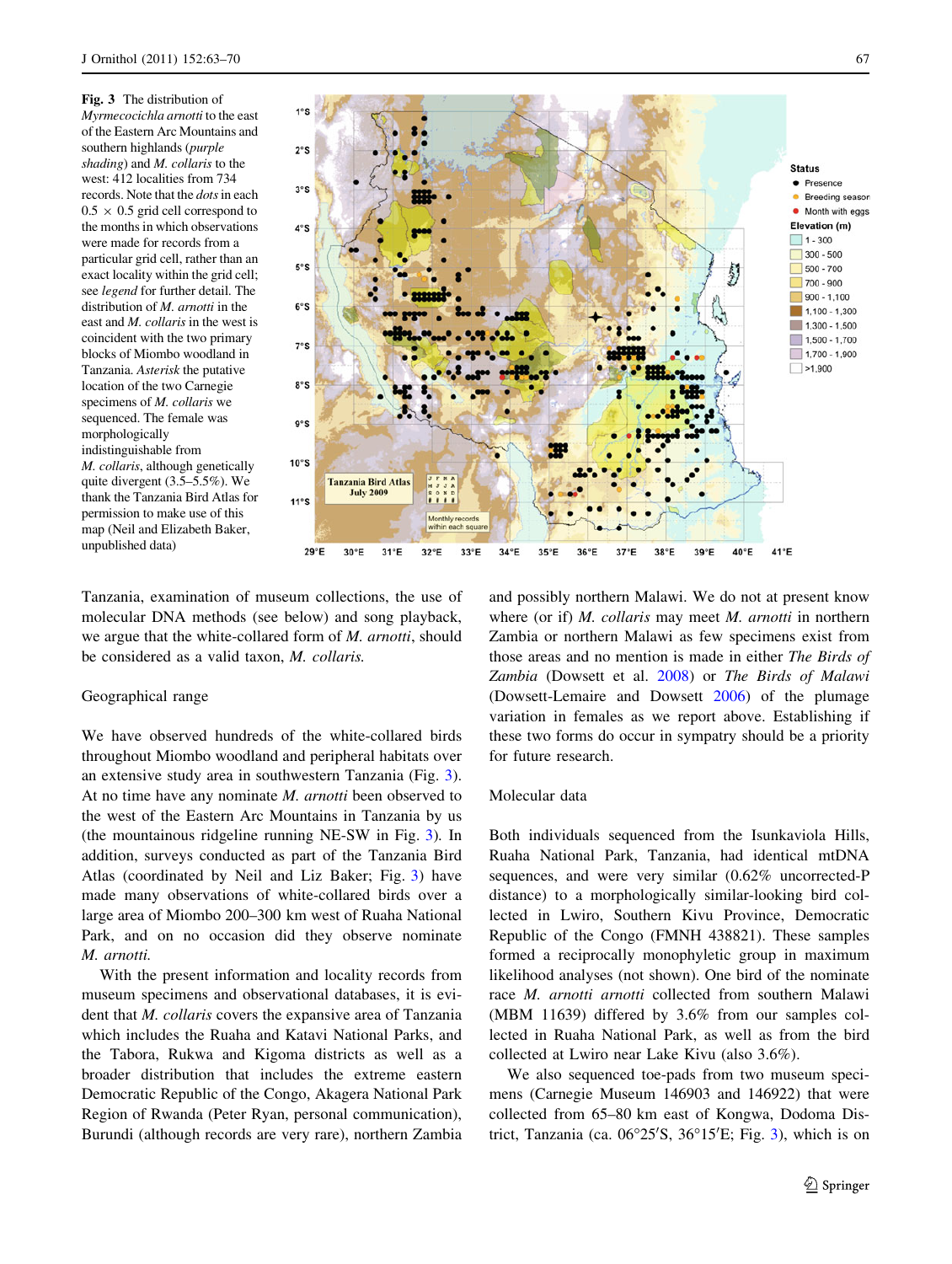the western side of the Ukaguru Mountains and just south of the town of Mpwapwa (see Fig. [3](#page-4-0)). The female bird (146903) is morphologically indistinguishable from our Ruaha birds and the Field Museum bird from near Lake Kivu. However, the two Carnegie birds differ by between 3.5–5.5% from the neighbouring Ruaha birds and by 2.4–3.3% from the nominate form collected in southern Malawi. Based on present field surveys, no chats have been observed within this part of the Dodoma District in the recent past. Therefore, there was either a resident population/taxon in this area (which the DNA data suggest) or the locality may be incorrect for the two Carnegie Museum birds mentioned above. At present, we cannot determine which of the above hypotheses are correct, but given the morphological similarity, and that these birds occur on the western side of the Eastern Arc Mountains, we provisionally place this locality as an outlier of the range of M. collaris.

#### Re-description of Myrmecocichla collaris

We have been able to compare our specimens from western Tanzania with the type of  $M$ . collaris (Museum für Naturkunde in Berlin No. 27329; Fig. [2](#page-3-0)), and confirm that the morphological variants we have observed match this form. Below, we make reference to the type and describe the recently collected specimens as paratypes.

Holotype: Museum für Naturkunde Berlin, Cat. No. 27329, adult female collected by R. Böhm on the 19 March 1881, at Kakoma, Tanzania. Wing: 97 mm. Tail: 67 mm (measurements from Neunzig [1926](#page-7-0)). Description based on Reichenow [1882](#page-7-0); Neunzig [1926;](#page-7-0) overall appearance (based on photos of the specimen; Fig. [2\)](#page-3-0) matches our description of paratype BMNH 2010.12.1.

Paratype: BMNH 2010.12.1, adult female collected by R. Glen on 8 November 2003 from Isunkaviola Hills (07°48'S, 33°52'E), Ruaha National Park, Tanzania, at 1,605 m asl. Adult female with complete white collar. Ovary not enlarged. Skull fully ossified. Weight: 20 g. Wing-chord (flattened): 90.8 mm. Tarsus: 30 mm. Culmen: 15.4 mm. Tail: 71 mm. Bill: black. Palate: black. Eye: dark red-brown. Feet: black. Stomach contents: ants and other fine insect remains.

From forehead above eye to occiput black. Below eye, cheeks, hind-neck collar, throat and upper breast, white. Some terminal black tips to feathers on throat and at the lower edge of white breast. White upper breast and throat extend 38.5 mm from bill. Below lower edge of white breast, black feathers with white centers forming spots extending towards the end of the thoracic region, 16.5 mm. Lower chest, abdomen and under-tail coverts, black. Mantle black with a few random and very fine white edges. Lesser and median coverts white, with terminal white tips.

Tertials black. Primaries and secondaries brownish-black. Rump and tail black.

Paratype: BMNH 2010.12.2, sub-adult female collected by R. Glen on 3 December 2005, 10 km west of Makinde in Ruaha National Park (07°42'S, 34°28'E) at 1,450 m asl. Ovary not enlarged. Skull not fully ossified. Weight: 29 g. Wing-chord (flattened): 92.4 mm. Tarsus: 28.1 mm. Culmen: 16.2 mm. Tail: 71 mm. Bill: black. Palate: black. Eye: dark brown. Feet: black. Stomach contents: entirely small black ants.

From forehead, through eye, occiput and mantle dark sooty brown. Cheeks, throat to upper breast, white. Cheeks with some dark streaks and some white feathers beginning to appear on hind neck. White of throat extends from under the bill to upper breast, 31.7 mm. Entire underside and under-tail coverts brownish black. Lesser and median coverts white with black tips on leading feathers. Primaries and secondaries dark brown. Tail brownish black.

Paratype: BMNH 2010.12.3, sub-adult female collected by R. Glen on 3 December 2005, 10 km west of Makinde in Ruaha National Park (07°42'S, 34°28'E) at 1,450 m asl.

Ovary not enlarged. Skull not fully ossified. Weight: 32.4 g. Wing-chord (flattened): 97.2 mm. Tarsus: 32.1 mm. Culmen: 19.5 mm. Tail: 75 mm. Bill: black. Eye: dark brown. Feet: black. Stomach contents: small black ant remains.

Forehead through eye to occiput, sooty black. Throat to upper breast, cheeks and collar white. Some black feather bases are flecked on the throat. White on under throat to upper breast extends down 37 mm. Some white centered black feathers extending as spots, 20 mm below white upper breast. Lesser and median coverts white with black terminal tips. Rest of underside including undertail coverts and tail black. Mantle black. Primaries and secondaries brownish-black.

Paratype: BMNH 2010.12.4, sub-adult male collected by R. Glen on 4 September 2005, 30 km east of Inyonga (06°43'49"S, 32°03'40"E), Rukwa Region, Tanzania at 1,192 m asl. Testes not enlarged. Skull not fully ossified. Weight: 32.5 g. Wing-chord (flattened): 97.8 mm. Tarsus: 30 mm. Culmen: 14.2 mm. Tail: 68.5 mm. Bill: black. Palate: Black. Eye: dark brown. Feet: black. Stomach contents: ant remains and one cricket.

Forehead to occiput, over eye, white. White not solid but some black feather bases showing. Lesser and median coverts white with black terminal tips. Otherwise, complete upper parts, underside, primaries and secondaries black with brown tinge. Tail: black.

## Natural history observations of Myrmecocichla collaris

Two breeding seasons occur at the breeding site located within the Isunkaviola Hills of Ruaha National Park,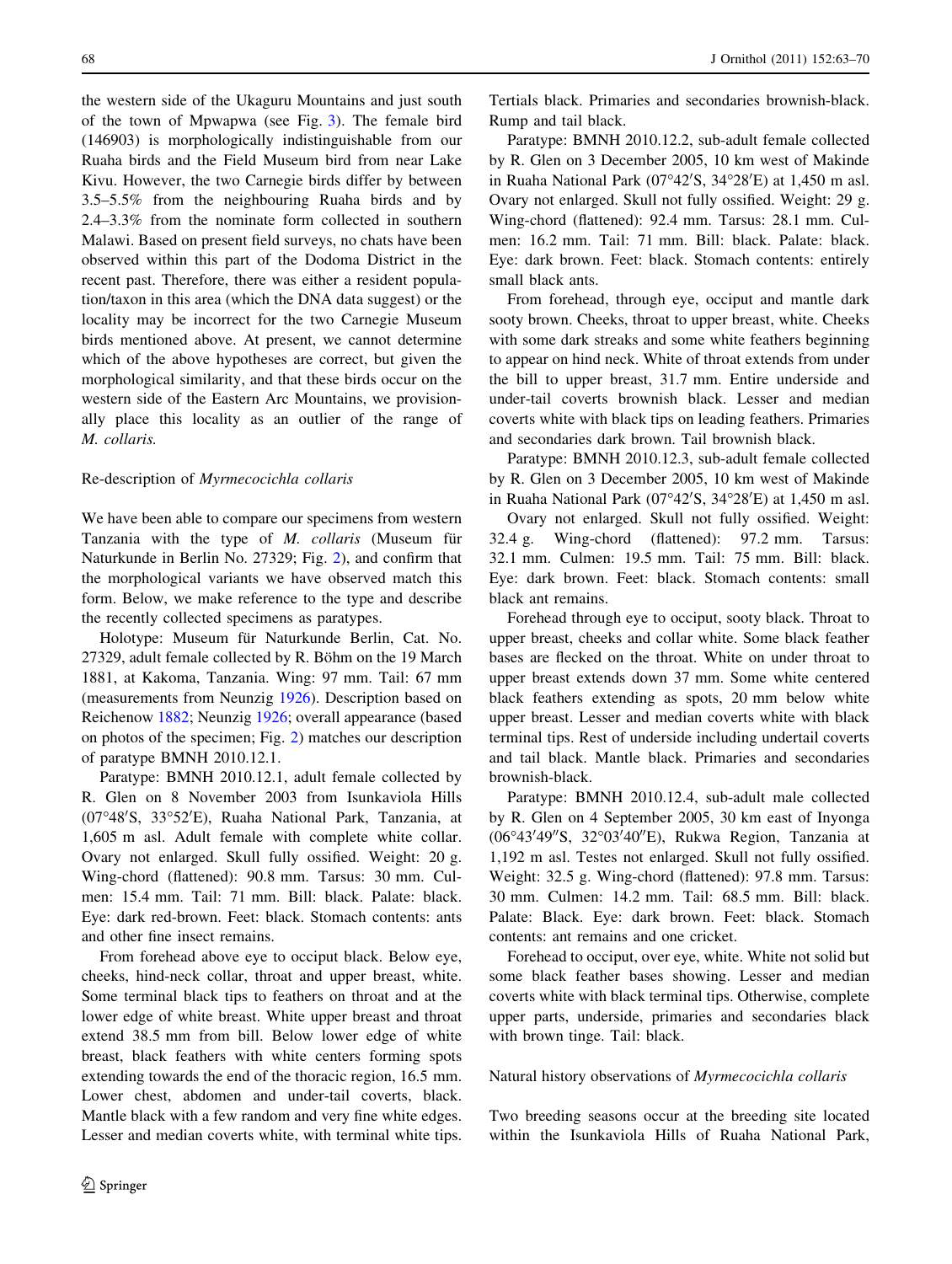<span id="page-6-0"></span>Tanzania (April–May and October–November). Nesting locations are at least 200 m apart in mature Miombo woodland (Brachystegia) and are at least 500 m apart in peripheral woodlands. Young are incubated and fed from a nest located within a nest hole in a tree 1–4 m above the ground.

In a given year, young from both breeding seasons remain in the territory together with the adult pair until the next season. During this period, all individuals are involved in group-feeding and are vocal. Birds spend a considerable amount of time hawking insects. During feeding, they will always take a small hop forwards, bow the head with tail up, and flick the wings. If there is high food availability, it appears that female birds will typically not feed at the same time as the males, or will feed apart. The females seem to chase off the young males if the young males do not observe this feeding practice. The adult male will always fly off if the female arrives and vice versa. Why they exhibit this behaviour is not at present known.

## **Conclusions**

As is often the case, the differences we report in female collaris plumage (males are not distinguishable in plumage) have simply been overlooked. From our observations, all the birds east of the eastern Arc Massif and southern highlands are of nominate  $M$ . arnotti, while all the birds observed west of the mountain divide are of the whitecollared form, which we suggest should be accorded species rank and named M. collaris. We suggest the vernacular name Ruaha Chat.

#### Zusammenfassung

Regionale Gefiedervariationen zwischen Populationen der Arnott-Schmätzer (Myrmecocichla arnotti) in Tanzania bestätigen die Rasse 'collaris' als eigenständiges Taxon

In den letzten 30 Jahren wurde in Tansania eine bemerkenswerte Zahl neuer Wirbeltierarten entdeckt. Diese Entdeckungen wurden hauptsächlich in den bergigen Regionen gemacht, besonders in den 'Eastern Arc Mountains'. Unlängst haben Untersuchungen im schwer erreichbaren Inland Tansanias eine einzigartige Vogelfauna mit einigen endemischen Taxa enthüllt. Eines dieser endemischen Taxa ist die Rasse 'collaris' beim Arnott-Schmätzer. Nachdem die Rasse 'collaris' von Reichenow im Jahre 1882 erstmals beschrieben wurde, hat sich gezeigt, dass sich diese durch einen komplett weißen Kragen bei den Weibchen von der Nominatform morphologisch unterscheidet. Aufgrund

mangelnden Wissens über die Entwicklung des adulten Gefieders, des Verbreitungsgebietes und mangelnder Erkennungsmerkmale der Männchen der verschiedenen Arnott-Schma¨tzer Rassen, wurde 'collaris' meist nicht anerkannt und der Name verschwand nach 1910 aus der Literatur. In diesem Artikel werden die Ergebnisse der morphologischen und genetischen Untersuchungen und eingehender Beobachtungen dieses Schmätzers im Zentrum seines Verbreitungsgebietes, Ruaha National Park in Tansania, beschrieben. Die Ergebnisse zeigen, dass alle Vögel westlich der 'Eastern Arc Mountains' und südlich des Hochlandes Tansanias zu der Weißkragen-Form gehören, welche unserer Meinung nach als eigene Art anerkannt werden sollte, mit dem Namen Ruahaschmätzer Myrmecocichla collaris.

Acknowledgments We thank Sylke Frahnert (Museum für Naturkunde Berlin), Robert Prys-Jones and Mark Adams (Museum of Natural History, Tring), Paul Sweet (American Museum of Natural History), David Willard, John Bates and Shannon Hackett (Field Museum of Natural History), John Klicka (Barrick Museum), Stephen Rogers (Carnegie Museum of Natural History) and Jon Fjeldså (Zoological Museum, Copenhagen) for loan of specimens and tissues, and their willingness to take photographs of key specimens for our use. Christine Giannoni from the Field Museum library provided invaluable help in sourcing and scanning some rare old manuscripts for our use. We thank TANAPA (Tanzania National Parks) and Ruaha National Park for allowing our long-term observation of chats in Ruaha National Park and for permission to collect the specimens described in this paper. Special thanks to Neil and Liz Baker who freely offered their knowledge of the distribution of the two forms of chat in Tanzania and to all the contributors to the Tanzania Bird Atlas who reported the plumage variation and shared an interest in the results of this study. We thank Jon Fjeldså for his comments on an earlier version of this manuscript that greatly helped to improve it. The laboratory work was funded by National Science Foundation grant DEB0613668 to G.V. and R.C.K.B. This is publication number 1221 of the Texas Cooperative Wildlife Collection and number 181 of the Center for Biosystematics and Biodiversity, both at Texas A&M University. All experiments comply with the current laws of the Republic of Tanzania.

Open Access This article is distributed under the terms of the Creative Commons Attribution Noncommercial License which permits any noncommercial use, distribution, and reproduction in any medium, provided the original author(s) and source are credited.

#### References

- Bowie RCK, Fjeldså J (2005) Genetic and morphological evidence for two species in the Udzungwa Forest Partridge Xenoperdix udzungwensis. J East Afr Nat Hist 94:191–201
- Bowie RCK, Fjeldså J, Hackett SJ, Crowe TM (2004) Systematics and biogeography of double-collared sunbirds from the Eastern Arc Mountains, Tanzania. Auk 121:660–681
- Bowie RCK, Voelker G, Fjeldså J, Lens L, Hackett SJ, Crowe TM (2005) Systematics of the Olive Thrush Turdus olivaceus species complex with reference to the taxonomic status of the endangered Taita Thrush T. helleri. J Avian Biol 36:391–404